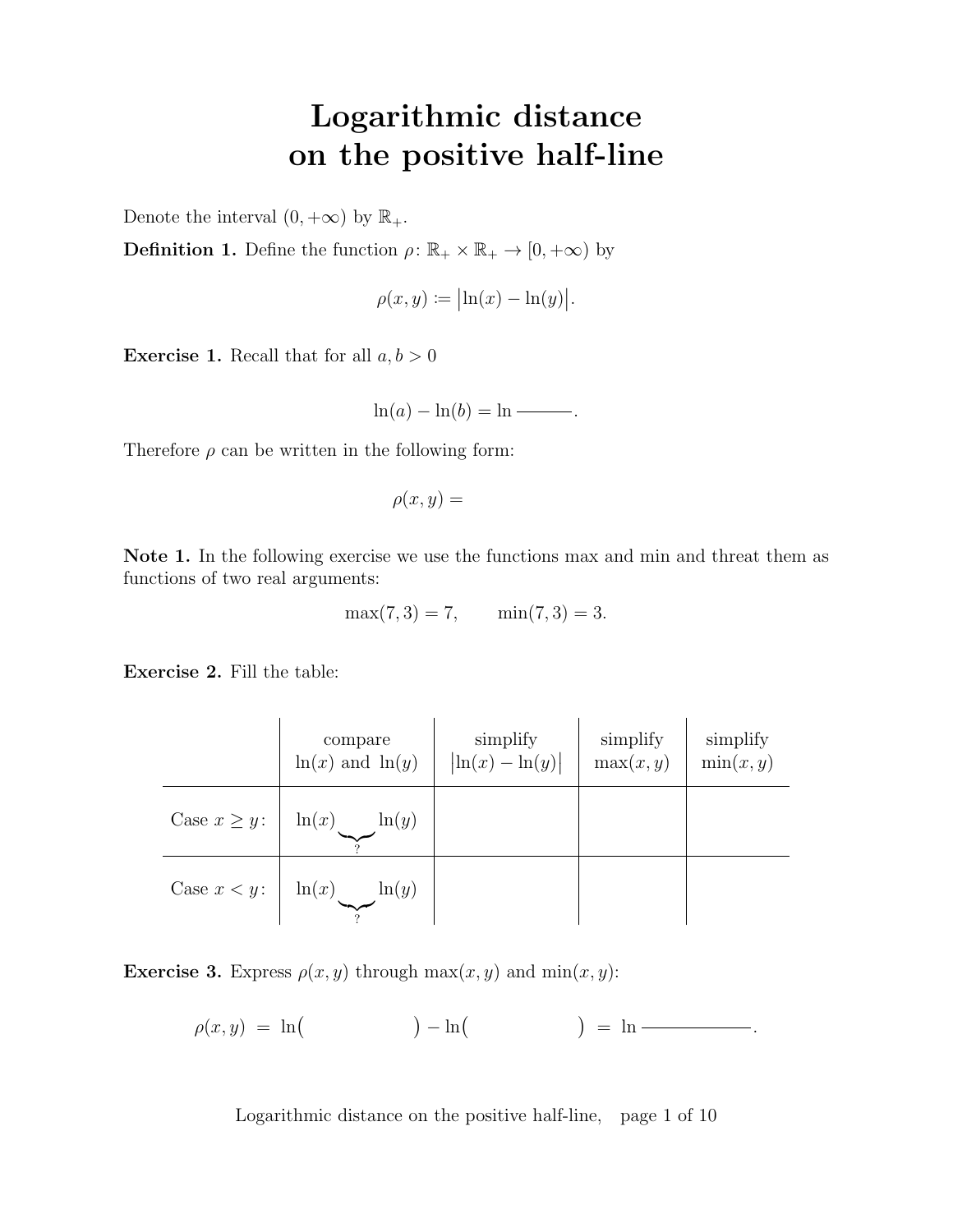### Direct verification that  $\rho$  is a distance

We are going to prove that  $\rho$  is a distance on  $\mathbb{R}_+.$ 

**Exercise 4.** List the conditions from the definition of distance  $(=$  metric).

 $\overbrace{\hspace{2.5cm}}^2$ ?

1.

2.

- 3. For all  $x$ ,  $\rho(x,x) =$  $\bigvee$ .
- 4. For all  $x, y$ , if  $x \neq y$ , then

**Exercise 5.** Prove that  $\rho$  is symmetric.

**Exercise 6.** Let  $x, y \in \mathbb{R}_+$ ,  $x \neq y$ . Prove that  $\rho(x, y) > 0$ .

**Exercise 7.** Prove that  $\rho$  fulfills the triangular inequality.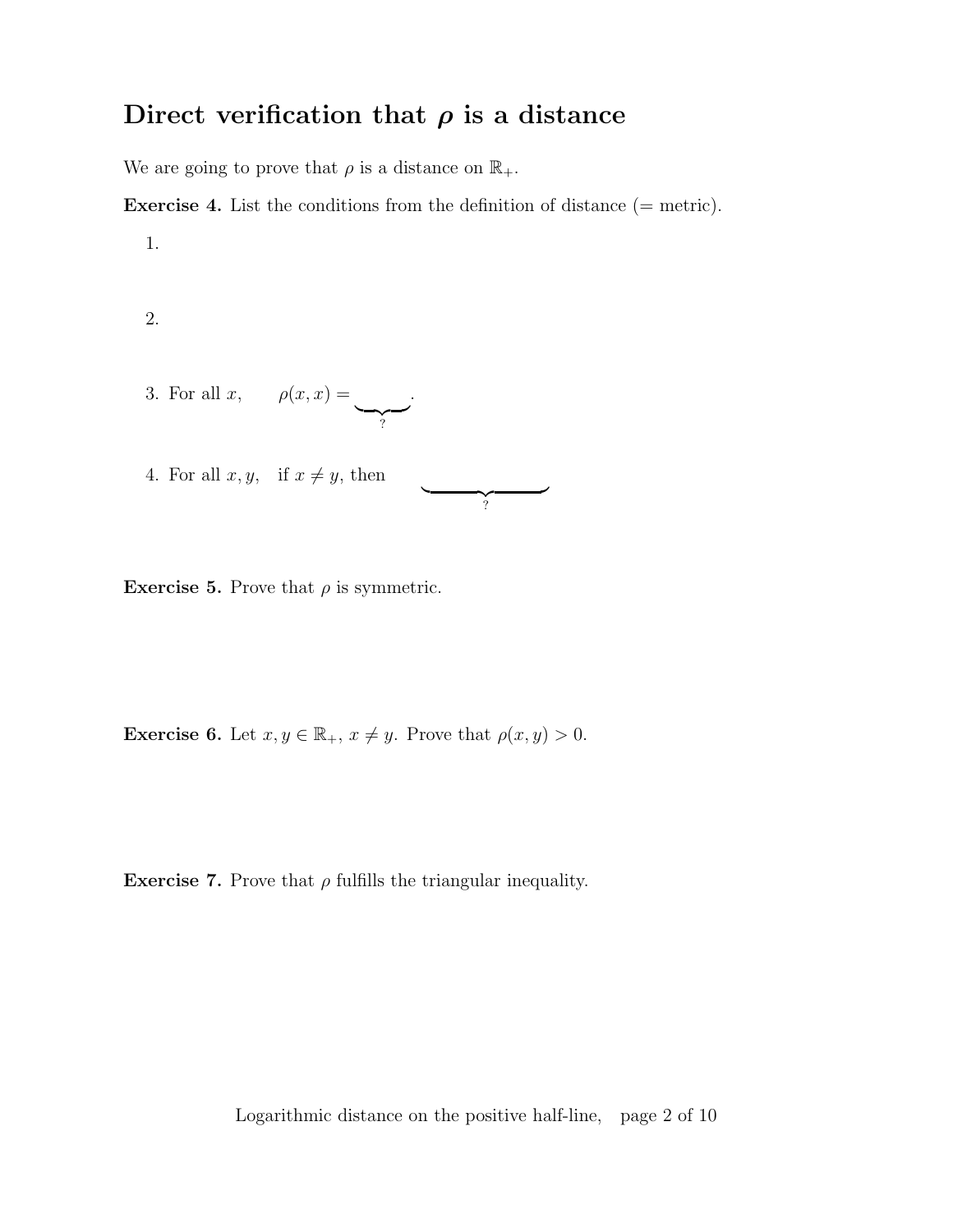#### Abstract construction: transfer of distance

**Exercise 8.** Let  $(M, g)$  be a metric space, X be a set and  $\phi: X \to M$  be an injective function. Define the function  $f: X \times X \to [0, +\infty]$  by

$$
f(x, y) \coloneqq g(\phi(x), \phi(y)).
$$

Prove that  $f$  is a distance on  $X$ .

**Definition 2.** Denote by  $d$  the standard distance on  $\mathbb{R}$ :

$$
\forall t, u \in \mathbb{R} \qquad d(t, u) \coloneqq |t - u|.
$$

Exercise 9. Explain how to apply the construction from the Exercise 8 to define the logarithmic distance  $\rho$  on  $\mathbb{R}_+$ :

$$
\rho(x,y) = \bigl|\ln(x) - \ln(y)\bigr|.
$$

$$
X = M
$$
  

$$
f = g
$$
  

$$
\phi(x) =
$$

Logarithmic distance on the positive half-line, page 3 of 10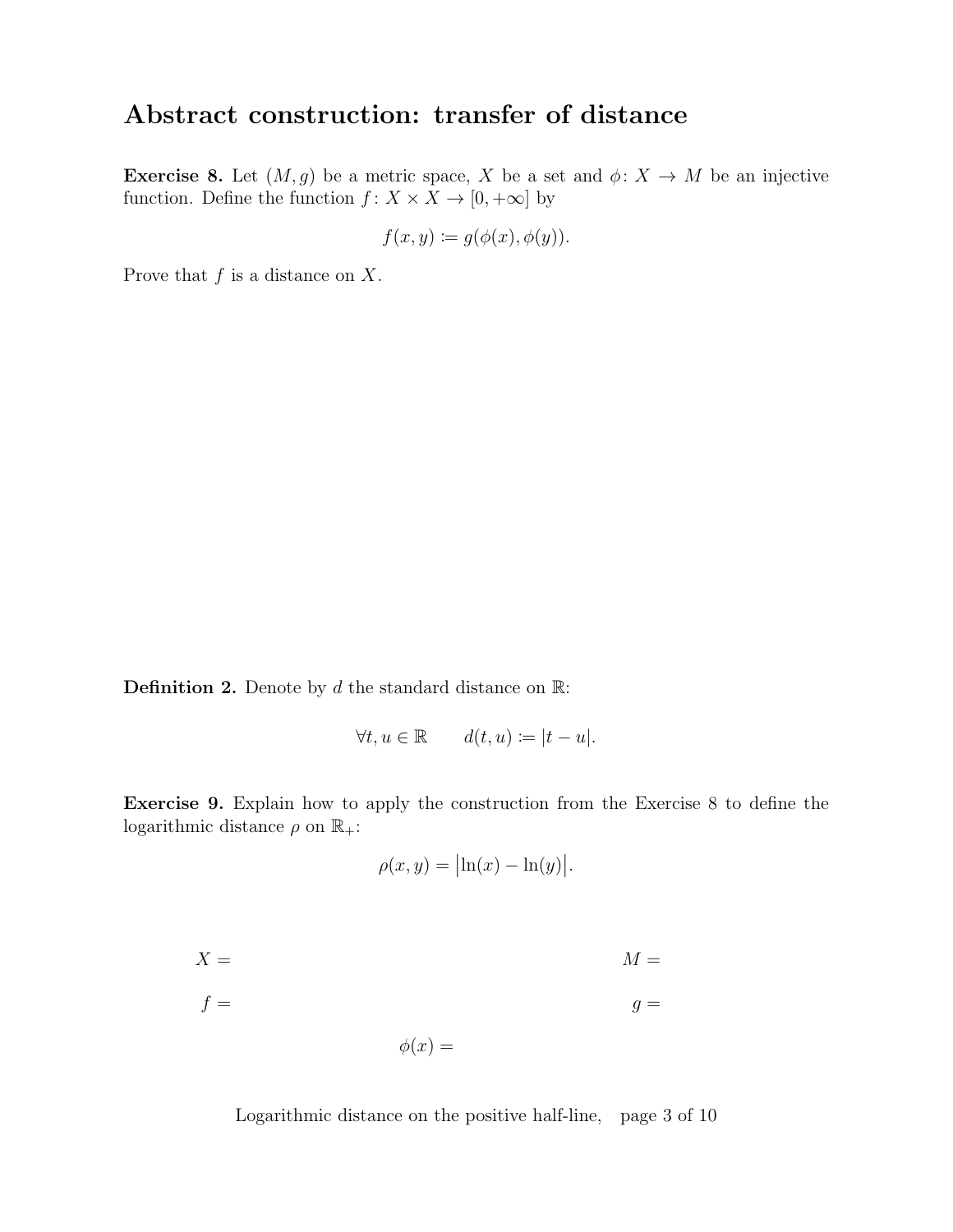#### $\mathbb{R}_+$  as a group

**Exercise 10.** The set  $\mathbb{R}_+$  is usually considered with the binary operation

and is a commutative/non-commutative group.

Exercise 11. The function  $\overline{Y}$ is an isomorphism from the group  $(\mathbb{R}, +)$  to the group  $(\mathbb{R}_+,$  $\sum_{i}$ ), and the inverse isomorphism from  $(\mathbb{R}_+, \mathbb{R})$  $\sum_{i=1}^{n}$ ) to  $(\mathbb{R}, +)$  is given by the function  $\overline{Y}$ .

 $\frac{1}{2}$ ?

## The distance  $\rho$  is invariant under dilations (in other words, is homogeneous of degree 0)

**Exercise 12.** Let  $x, y, t > 0$ . Simplify:

$$
\rho(tx,ty) =
$$

Note 2. In other words, the Exercise 12 states that the distance  $\rho$  conforms with the operation of the group  $\mathbb{R}_+$ .

**Exercise 13.** Let  $x, y > 0$ . Express  $\rho(x, y)$  through  $\rho(x/y, 1)$ .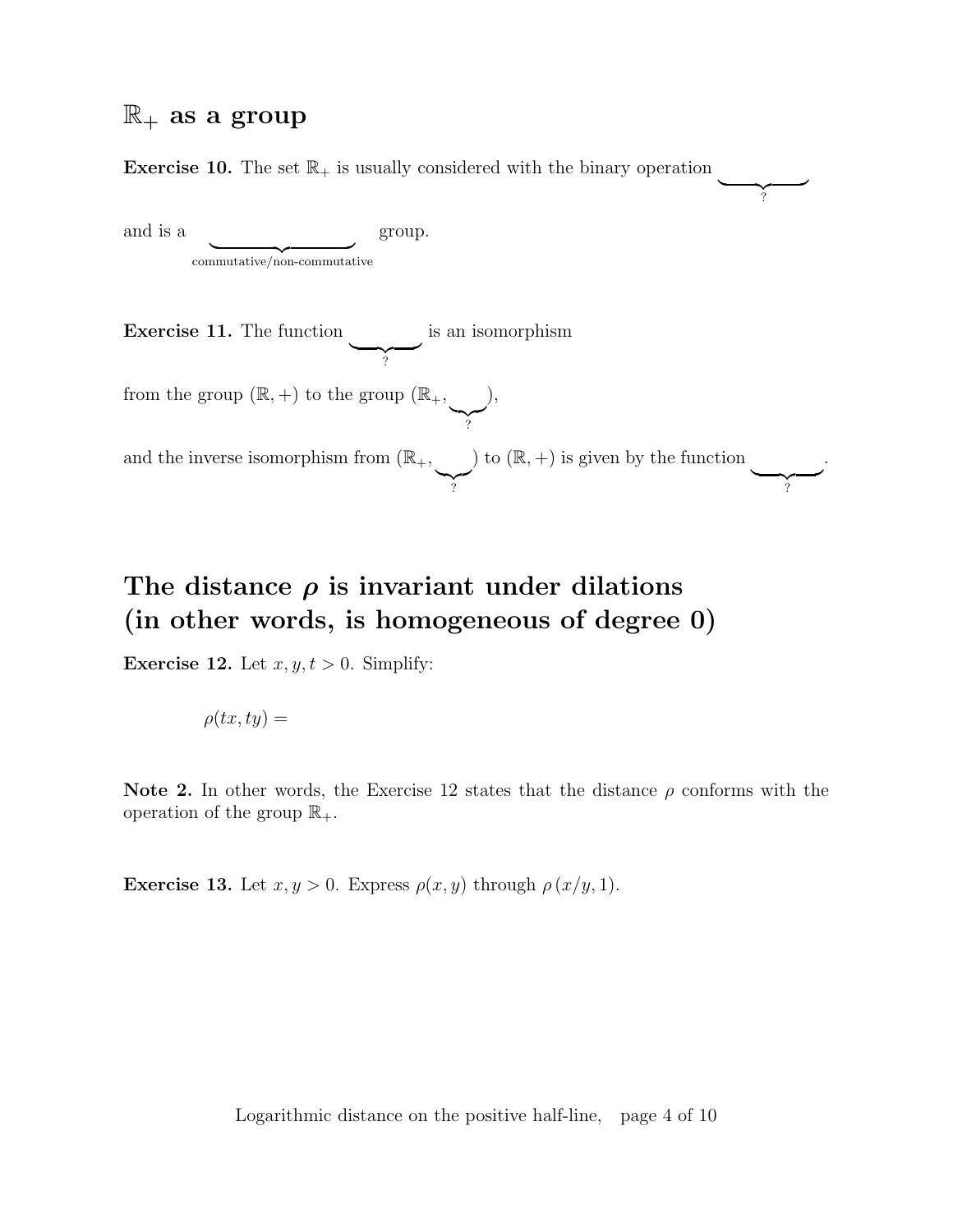## δ-neighborhoods of 1 with respect to the distance  $ρ$

Exercise 14 (right  $\delta$ -neighborhood of 1 with respect to the distance  $\rho$ ). Let  $\delta > 0$ . Find all  $u \in [1, +\infty)$  such that  $\rho(u, 1) < \delta$ .

$$
\begin{cases} u \ge 1 \\ \rho(u, 1) < \delta \end{cases} \iff \begin{cases} u \ge 1 \\ & \Longleftrightarrow \end{cases} \iff \begin{cases} u > 1 \\ & \Longleftrightarrow \end{cases} \iff \begin{cases} u < \\ & \Longleftrightarrow \end{cases} \iff u \in [ \quad , \quad ) \bigg).
$$

Exercise 15 (left  $\delta$ -neighborhood of 1 with respect to the distance  $\rho$ ). Let  $\delta > 0$ . Find all  $u \in (0,1]$  such that  $\rho(u,1) < \delta$ .

Exercise 16 ( $\delta$ -neighborhood of 1 with respect to the distance  $\rho$ ). Let  $\delta > 0$ . Find all  $u \in \mathbb{R}_+$  such that  $\rho(u, 1) < \delta$ .

Logarithmic distance on the positive half-line, page 5 of 10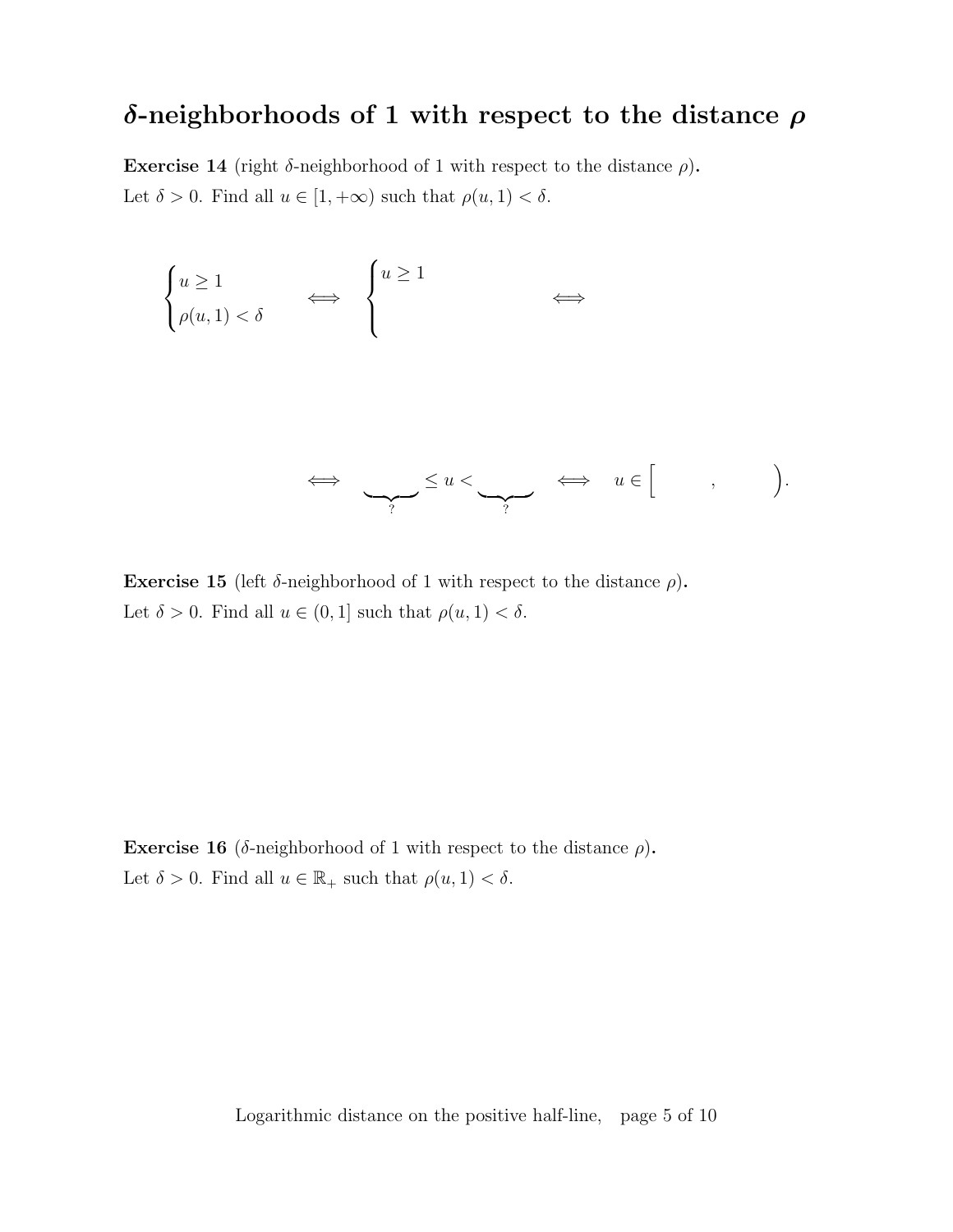## δ-entourages with respect to the distance  $ρ$

**Exercise 17.** Let  $\delta > 0$  and  $x \in \mathbb{R}_+$ . Find all  $y \in [x, +\infty)$  such that  $\rho(x, y) < \delta$ .

$$
\begin{cases}\ny \ge x \\
\rho(x,y) < \delta\n\end{cases}\n\qquad \Longleftrightarrow \qquad\n\begin{cases}\n\frac{y}{x} \\
\rho\left(1, \frac{y}{x}\right)\n\end{cases}\n\Longleftrightarrow
$$

$$
\iff \qquad \qquad \Longleftrightarrow \qquad y \in [ \qquad , \qquad ).
$$

**Exercise 18.** Let  $\delta > 0$  and  $x \in \mathbb{R}_+$ . Find all  $y \in (0, x]$  such that  $\rho(x, y) < \delta$ .

**Exercise 19.** Let  $\delta > 0$  and  $x \in \mathbb{R}_+$ . Find all  $y \in \mathbb{R}_+$  such that  $\rho(x, y) < \delta$ .

Logarithmic distance on the positive half-line, page 6 of 10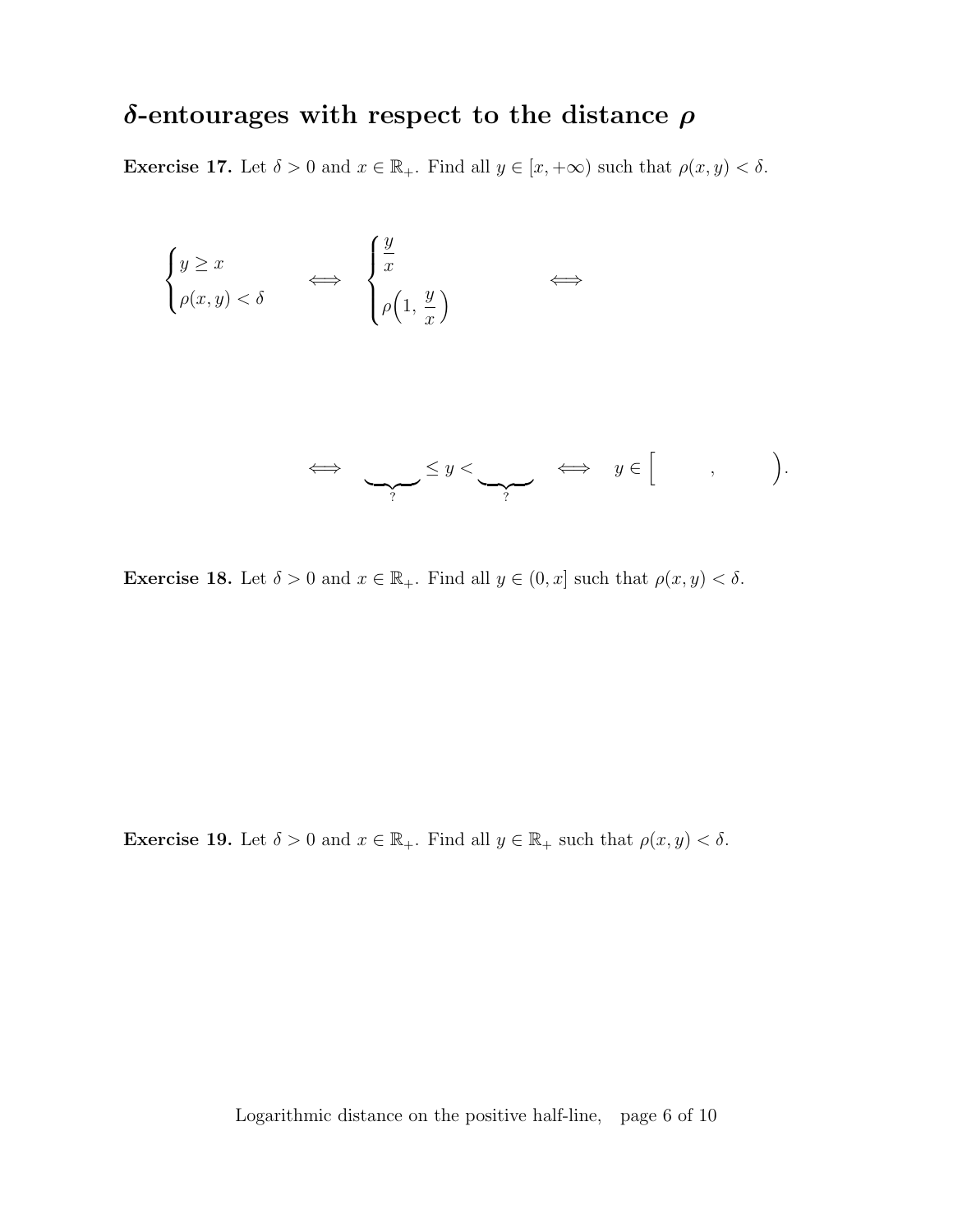## Some upper and lower bounds for the logarithmic function

**Exercise 20.** Define  $f : [1, +\infty) \to \mathbb{R}$  by

$$
f(u) \coloneqq u - 1 - \ln(u).
$$

Calculate  $f'(u)$  and determine the sign of  $f'(u)$  for  $u > 1$ . Determine if f increases or decreases on  $[1, +\infty)$ . Calculate  $f(1)$  and determine the sign of  $f(u)$  for  $u > 1$ .

**Exercise 21.** Let  $u \geq 1$ . Compare  $\ln(u)$  with  $u - 1$ .

$$
\forall u \ge 1 \qquad \qquad \ln(u) \sum_{?} u - 1.
$$

**Exercise 22.** Define  $f : [1, +\infty) \to \mathbb{R}$  by

$$
f(u) \coloneqq \frac{1}{u} - 1 + \ln(u).
$$

Calculate  $f'(u)$  and determine the sign of  $f'(u)$  for  $u > 1$ . Determine if f increases or decreases on  $[1, +\infty)$ . Calculate  $f(1)$  and determine the sign of  $f(u)$  for  $u > 1$ .

**Exercise 23.** Let  $u \geq 1$ . Compare  $\ln(u)$  with  $1 - \frac{1}{u}$  $\frac{1}{u}$ .

$$
\forall u \ge 1 \qquad \qquad \ln(u) \sum_{?} 1 - \frac{1}{u}.
$$

Logarithmic distance on the positive half-line, page 7 of 10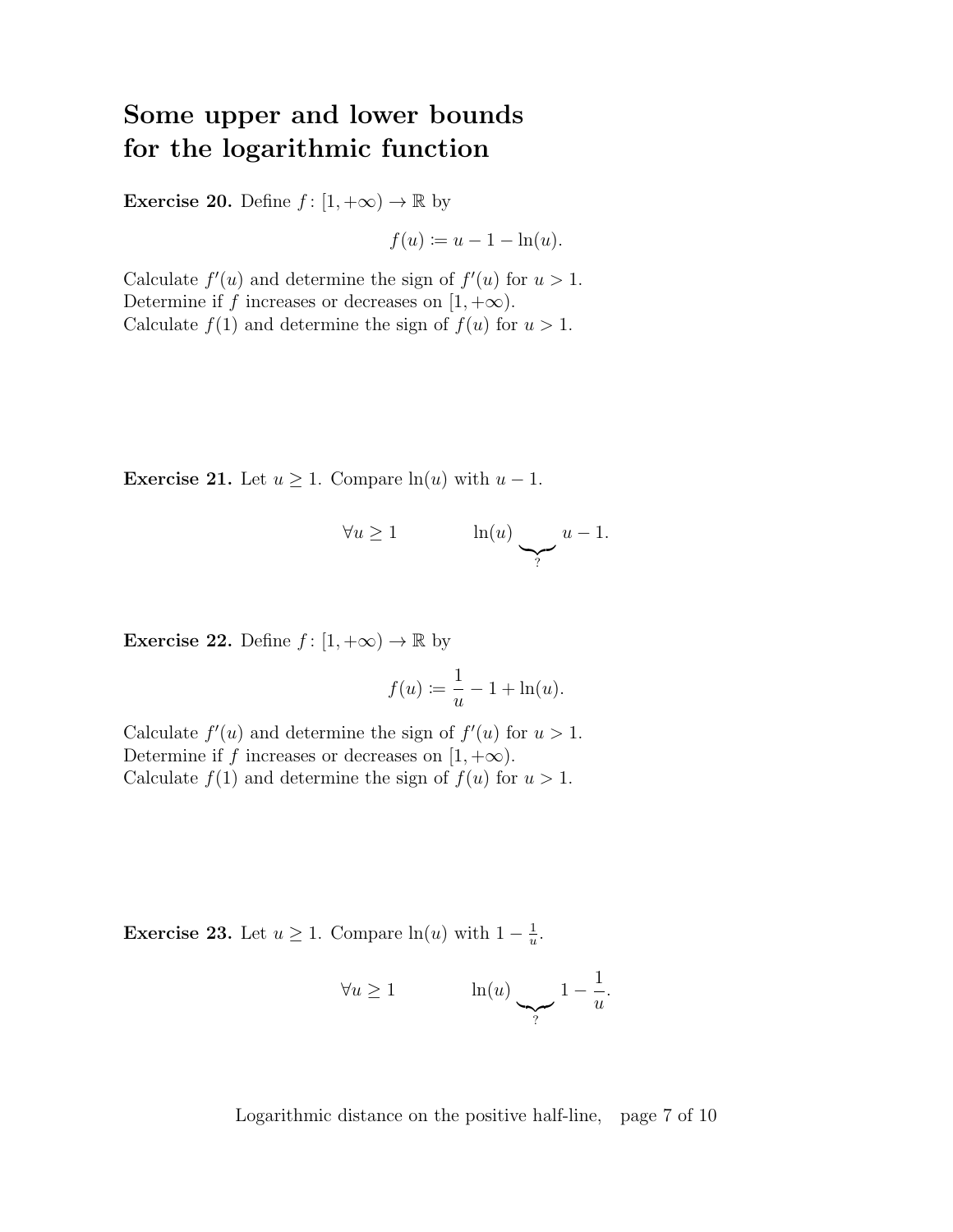**Exercise 24.** Define  $f : (1, +\infty) \to \mathbb{R}$  by

$$
f(u) := \frac{\ln(u)}{1 - \frac{1}{u}}.
$$

Calculate  $f'(u)$  and determine the sign of  $f'(u)$  for  $u > 1$ . Determine if  $f$  increases or decreases on  $[1, +\infty)$ .

**Exercise 25.** Find a positive constant  $C > 0$  such that  $\forall t \in \left[1, \frac{3}{2}\right]$  $\frac{3}{2}$ 

$$
\ln(t) \le C\left(1 - \frac{1}{t}\right).
$$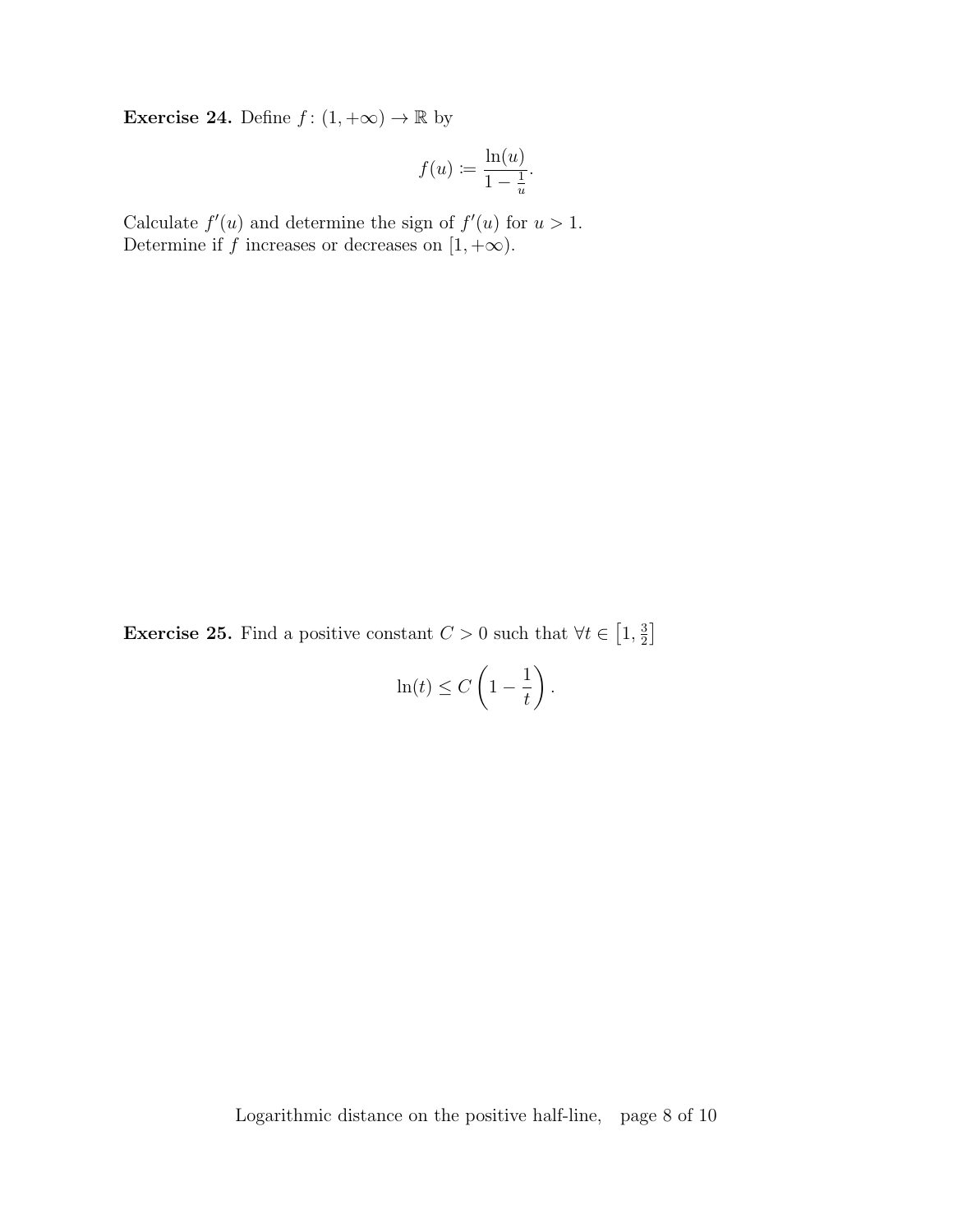#### Comparison to another dilation invariant distance

**Definition 3.** Define the function  $\rho_1 : \mathbb{R}_+ \times \mathbb{R}_+ \to [0, +\infty)$  by

$$
\rho_1(x, y) = \frac{|x - y|}{\max(x, y)}
$$

.

It can be shown that  $\rho_1$  is a distance on  $\mathbb{R}_+$  (we shall not prove it here).

**Exercise 26.** Express  $|x - y|$  through max $(x, y)$  and min $(x, y)$ :

$$
|x - y| =
$$

**Exercise 27.** Express  $\rho_1(x, y)$  through  $\max(x, y)$  and  $\min(x, y)$ :

$$
\rho_1(x,y) =
$$

**Exercise 28** ( $\rho_1$  is dilation invariant). Let  $x, y, t > 0$ . Simplify:

$$
\rho_1(tx,ty) =
$$

**Exercise 29.** Let  $u \geq 1$  Recall the inequality between  $\ln(u)$  and  $1 - \frac{1}{u}$  $\frac{1}{u}$ .

**Exercise 30.** Let  $x, y \in \mathbb{R}_+$ . Compare  $\rho(x, y)$  with  $\rho_1(x, y)$ .

**Exercise 31.** Prove that for all  $x, y \in \mathbb{R}_+$  such that  $\rho_1(x, y) \leq \frac{1}{2}$  $\frac{1}{2}$  the distance  $\rho$  can be bounded by a multiple of  $\rho_1$  in the following manner:

$$
\rho(x, y) \le C \, \rho_1(x, y).
$$

Logarithmic distance on the positive half-line, page 9 of 10